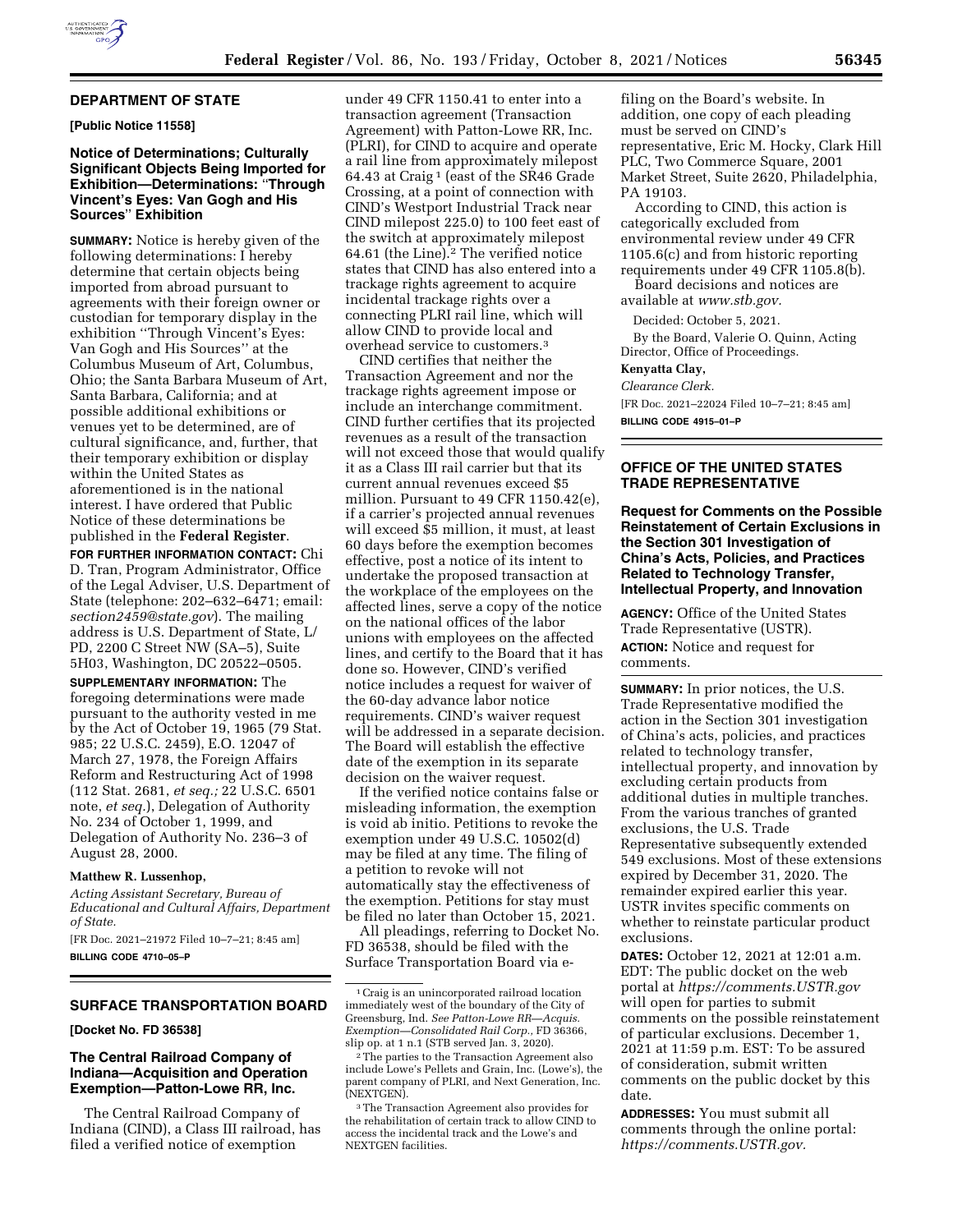**FOR FURTHER INFORMATION CONTACT:** For general questions about this notice and request for comments, contact Associate General Counsel Philip Butler or Assistant General Counsel David Salkeld at (202) 395–5725.

### **SUPPLEMENTARY INFORMATION:**

#### **A. Background**

In the course of this investigation the U.S. Trade Representative imposed additional duties on products of China in four tranches. *See* 83 FR 28719 (June 20, 2018); 83 FR 40823 (August 16, 2018); 83 FR 47974 (September 21, 2018), as modified by 83 FR 49153 (September 28, 2018); and 84 FR 43304 (August 20, 2019), as modified by 84 FR 69447 (December 18, 2019); and 85 FR 3741 (January 22, 2020). Each tranche is commonly known as a 'List', *e.g.,* List 1, List 2, etc. The fourth tranche is contained in Lists 4A and 4B. No tariffs on List 4B currently are in effect.

For each tranche, the U.S. Trade Representative established a process by which U.S. stakeholders could request the exclusion of particular products subject to the action. The first tranche of exclusions expired in December 2019 and the final tranche of exclusions expired in October 2020. Starting in November 2019, the U.S. Trade Representative established processes for submitting public comments on whether to extend particular exclusions. *See, e.g.,* 85 FR 6687 (February 5, 2019) and 85 FR 38482 (June 26, 2020). Pursuant to these processes, the U.S. Trade Representative determined to extend 137 exclusions covered under List 1,1 59 exclusions on List 2,<sup>2</sup> 266 exclusions on List 3,3 and 87 exclusions on List 4.4 With the exception of exclusions related to the COVID pandemic, all of these 549 exclusions have expired. In particular, the exclusions for most of these products expired by December 31, 2020, and the remaining exclusions expired on March 25, and April 18, 2021. *See* 85 FR 15849 and 85 FR 20332. USTR is separately addressing the possible extension of current COVID exclusions. *See* 86 FR 48280 and 86 FR 54011.

4 *List 4a Notices:* 85 FR 54616 (September 2, 2020); 85 FR 63330 (October 7, 2020).

# **B. Possible Reinstatement of Previously Extended Product Exclusions**

The U.S. Trade Representative is considering the possible reinstatement of previously extended exclusions granted under the notices referenced in notes 1–4 above. Accordingly, USTR invites public comments on whether to reinstate particular exclusions that previously were extended. Additionally, USTR invites public comments on the appropriate length of the reinstated exclusions.

USTR will evaluate the possible reinstatement of each exclusion on a case-by-case basis. The focus of the evaluation will be whether, despite the imposition of additional duties beginning in September 2018, the particular product remains available only from China. In addressing this factor, commenters should address specifically:

• Whether the particular product and/or a comparable product is available from sources in the United States and/or in third countries.

• Any changes in the global supply chain since September 2018 with respect to the particular product or any other relevant industry developments.

• The efforts, if any, the importers or U.S. purchasers have undertaken since September 2018 to source the product from the United States or third countries.

• Domestic capacity for producing the product in the United States.

In addition, USTR will consider whether or not reinstating the exclusion will impact or result in severe economic harm to the commenter or other U.S. interests, including the impact on small businesses, employment, manufacturing output, and critical supply chains in the United States, as well as the overall impact of the exclusions on the goal of obtaining the elimination of China's acts, policies, and practices covered in the Section 301 investigation.

USTR will seek advice and consult with the agencies that make up the interagency Section 301 Committee, including the Small Business Administration.

Exclusions reinstated pursuant to this review would be retroactive with respect to merchandise entered, or withdrawn from warehouse, for consumption on or after the opening of the docket on October 12, 2021, for which the entries are not liquidated at the time the claim to apply the reinstated exclusion is made to U.S. Customs and Border Protection in accordance with their procedures.

## **C. How To Comment on the Reinstatement of Exclusions**

The 549 previously-extended product exclusions can be found in the notices cited in notes 1–4 above. For ease of reference, USTR also is publishing a list of the previously extended exclusions on its website at: *[https://ustr.gov/issue](https://ustr.gov/issue-areas/enforcement/section-301-investigations/section-301-china-technology-transfer/china-section-301-tariff-actions-and-exclusion-process/reinstatement-certain-exclusions-previously-extended)[areas/enforcement/section-301](https://ustr.gov/issue-areas/enforcement/section-301-investigations/section-301-china-technology-transfer/china-section-301-tariff-actions-and-exclusion-process/reinstatement-certain-exclusions-previously-extended)  [investigations/section-301-china](https://ustr.gov/issue-areas/enforcement/section-301-investigations/section-301-china-technology-transfer/china-section-301-tariff-actions-and-exclusion-process/reinstatement-certain-exclusions-previously-extended)[technology-transfer/china-section-301](https://ustr.gov/issue-areas/enforcement/section-301-investigations/section-301-china-technology-transfer/china-section-301-tariff-actions-and-exclusion-process/reinstatement-certain-exclusions-previously-extended)  [tariff-actions-and-exclusion-process/](https://ustr.gov/issue-areas/enforcement/section-301-investigations/section-301-china-technology-transfer/china-section-301-tariff-actions-and-exclusion-process/reinstatement-certain-exclusions-previously-extended)  [reinstatement-certain-exclusions](https://ustr.gov/issue-areas/enforcement/section-301-investigations/section-301-china-technology-transfer/china-section-301-tariff-actions-and-exclusion-process/reinstatement-certain-exclusions-previously-extended)[previously-extended.](https://ustr.gov/issue-areas/enforcement/section-301-investigations/section-301-china-technology-transfer/china-section-301-tariff-actions-and-exclusion-process/reinstatement-certain-exclusions-previously-extended)* 

To submit a comment either supporting or opposing the reinstatement of a particular exclusion, commenters first must register on the portal at *[https://comments.USTR.gov.](https://comments.USTR.gov)*  As noted above, the public docket on the portal will be open for 50 days, starting October 12, 2021. After registration, the commenter may submit an exclusion reinstatement comment to the public docket.

A facsimile of the form containing the questions to be addressed on the comment docket is available on USTR's website at *[https://ustr.gov/issue-areas/](https://ustr.gov/issue-areas/enforcement/section-301-investigations/section-301-china-technology-transfer/china-section-301-tariff-actions-and-exclusion-process/reinstatement-certain-exclusions-previously-extended)  [enforcement/section-301-investigations/](https://ustr.gov/issue-areas/enforcement/section-301-investigations/section-301-china-technology-transfer/china-section-301-tariff-actions-and-exclusion-process/reinstatement-certain-exclusions-previously-extended)  [section-301-china-technology-transfer/](https://ustr.gov/issue-areas/enforcement/section-301-investigations/section-301-china-technology-transfer/china-section-301-tariff-actions-and-exclusion-process/reinstatement-certain-exclusions-previously-extended)  [china-section-301-tariff-actions-and](https://ustr.gov/issue-areas/enforcement/section-301-investigations/section-301-china-technology-transfer/china-section-301-tariff-actions-and-exclusion-process/reinstatement-certain-exclusions-previously-extended)[exclusion-process/reinstatement](https://ustr.gov/issue-areas/enforcement/section-301-investigations/section-301-china-technology-transfer/china-section-301-tariff-actions-and-exclusion-process/reinstatement-certain-exclusions-previously-extended)[certain-exclusions-previously-extended.](https://ustr.gov/issue-areas/enforcement/section-301-investigations/section-301-china-technology-transfer/china-section-301-tariff-actions-and-exclusion-process/reinstatement-certain-exclusions-previously-extended)*  Set out below is a summary of the information to be submitted.

• Contact information, including the full legal name of the organization making the comment, and whether the commenter is a third party.

• The previously extended exclusion you are commenting on.

• Whether the product or products covered by the exclusion are subject to an antidumping or countervailing duty order issued by the U.S. Department of Commerce.

• Whether you support or oppose reinstating the exclusion and an explanation of your rationale.

• Whether the commenter meets the size standard for a small business, as established by the Small Business Administration.

• The number of employees your business employs in the United States.

• Whether the products covered by the exclusion or comparable products are available from sources in the U.S. or in third countries.

• The efforts you have undertaken since September 2018 to source the product from the U.S. or third countries.

• As a domestic producer, your capacity to produce the product in the United States, your production in the United States, your efforts to produce domestically, and any constraints.

<sup>1</sup> *List 1 Notices:* 84 FR 70616 (December 23, 2019); 85 FR 15849 (March 19, 2020); 85 FR 20332 (April 10, 2020); 85 FR 29503 (May15, 2020); 85 FR 33775 (June 2, 2020); 85 FR 41267 (July 9,2020); 85 FR 59587 (September 22, 2020); 85 FR 62782 (October 5, 2020).

<sup>2</sup> *List 2 Notices:* 85 FR 45949 (July 30, 2020); 85 FR 59595 (September 22, 2020); 85 FR 62786 (October 5, 2020).

<sup>3</sup> *List 3 Notices:* 85 FR 48600 (August 11, 2020); 85 FR 57925 (September 16, 2020); 85 FR 63332 (October 7, 2020).